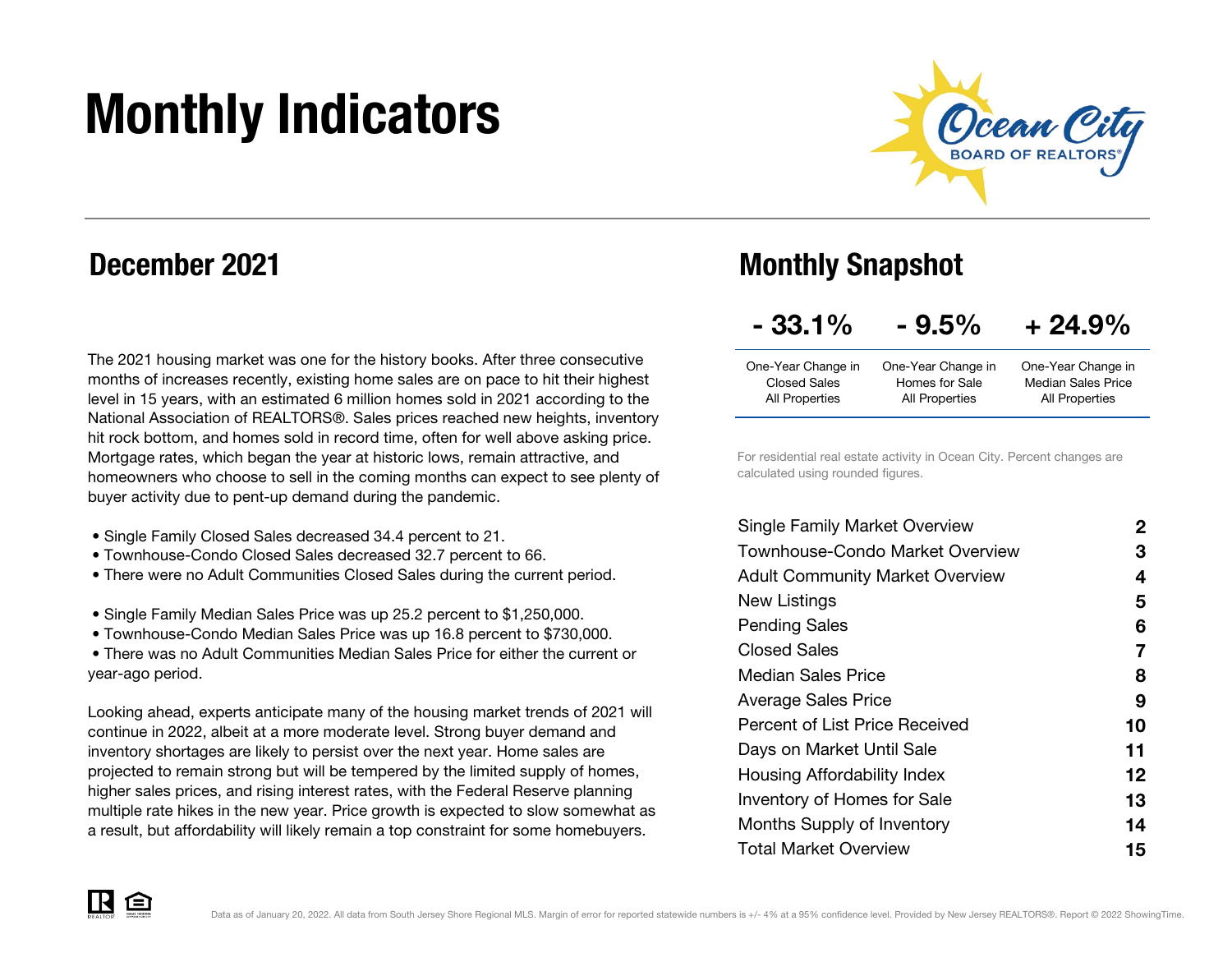# Single Family Market Overview

Key metrics for Single Family Properties Only, excluding Manufactured Housing, for the report month and for year-to-date (YTD) starting from the first of the year.



| <b>Key Metrics</b>                 | <b>Historical Sparklines</b>                    | 12-2020 | 12-2021                        | Percent Change | <b>YTD 2020 YTD 2021</b> |                                | Percent Change |
|------------------------------------|-------------------------------------------------|---------|--------------------------------|----------------|--------------------------|--------------------------------|----------------|
| <b>New Listings</b>                | 12-2018<br>12-2019<br>12-2021                   | 21      | 15                             | $-28.6%$       | 410                      | 377                            | $-8.0%$        |
| <b>Pending Sales</b>               | 12-2018<br>12-2019<br>12-2020<br>12-2021        | 13      | 18                             | $+38.5%$       | 334                      | 244                            | $-26.9%$       |
| <b>Closed Sales</b>                | 12-2018<br>12-2019<br>2-202                     | 32      | 21                             | $-34.4%$       | 334                      | 229                            | $-31.4%$       |
| <b>Median Sales Price</b>          | 12-2018<br>12-2019<br>12-2020<br>12-2021        |         | $$998,250$ \$1,250,000 + 25.2% |                |                          | $$920,000$ \$1,150,000 + 25.0% |                |
| <b>Average Sales Price</b>         | 12-2018<br>12-2019<br>$2 - 202$                 |         | \$1,281,250 \$1,346,356        | $+5.1%$        |                          | \$1,151,821 \$1,368,958        | $+18.9%$       |
| <b>Pct. of List Price Received</b> | 12-2018<br>12-2019<br>12-2020<br>12-2021        | 97.2%   | 100.5%                         | $+3.4%$        | 96.7%                    | 98.2%                          | $+1.6%$        |
| <b>Days on Market</b>              | 12-2018<br>12-2021<br>12-2019<br>12-2020        | 47      | 21                             | $-55.3%$       | 61                       | 38                             | $-37.7%$       |
| <b>Housing Affordability Index</b> | 12-2018<br>12-2019<br>12-2020<br>12-2021        | 46      | 36                             | $-21.7%$       | 50                       | 39                             | $-22.0%$       |
| <b>Inventory of Homes for Sale</b> | IT.<br>12-2018<br>12-2020<br>12-2021<br>12-2019 | 164     | 169                            | $+3.0%$        | $-$                      |                                |                |
| <b>Months Supply of Inventory</b>  | 12-2018<br>12-2020<br>12-2019<br>12-2021        | 5.9     | 8.3                            | $+40.7%$       |                          |                                |                |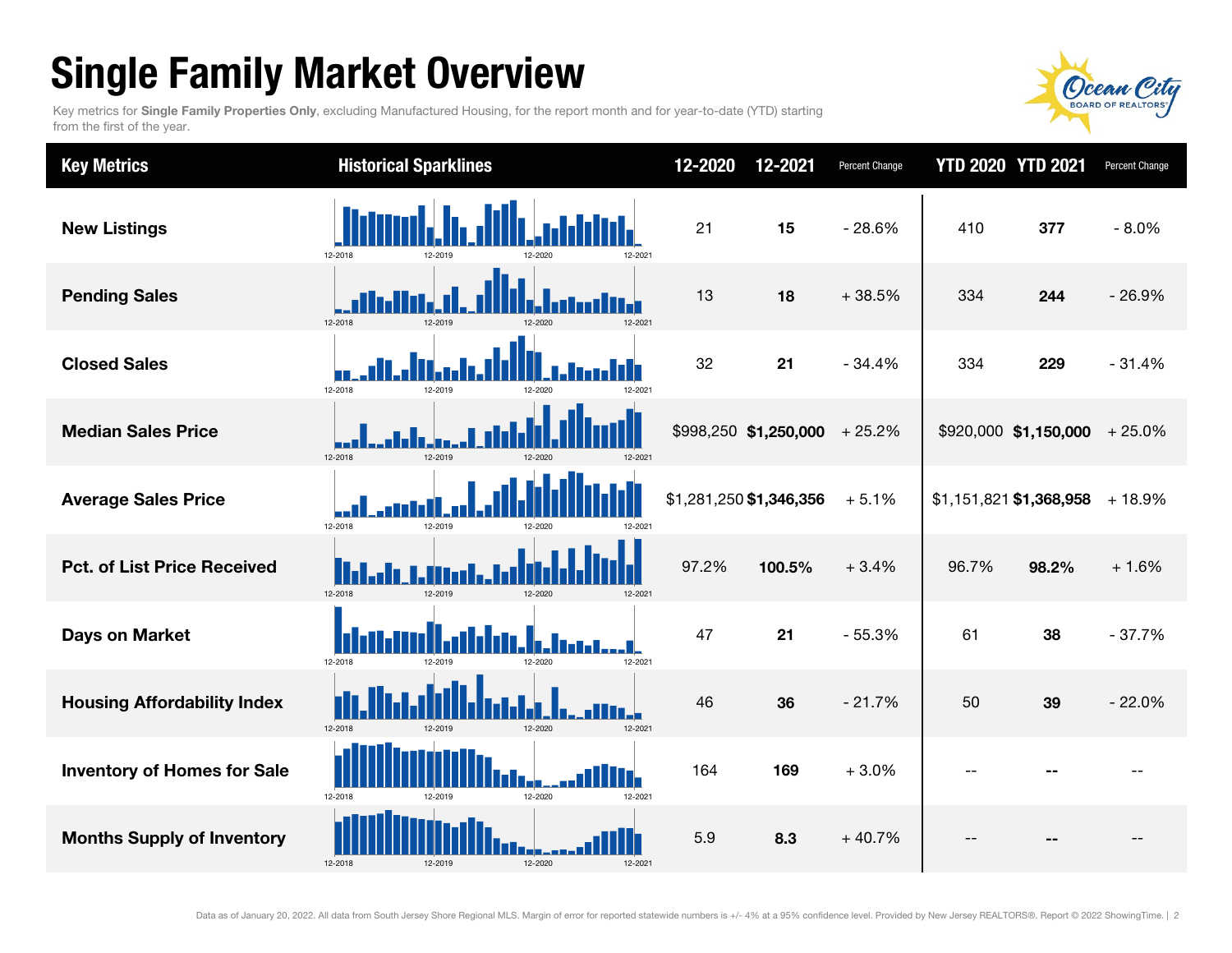### Townhouse-Condo Market Overview

Key metrics for Townhouses and Condominiums Only for the report month and for year-to-date (YTD) starting from the first of the year.



| <b>Key Metrics</b>                 | <b>Historical Sparklines</b>             | 12-2020   | 12-2021   | Percent Change |           | <b>YTD 2020 YTD 2021</b> | Percent Change |
|------------------------------------|------------------------------------------|-----------|-----------|----------------|-----------|--------------------------|----------------|
| <b>New Listings</b>                | 12-2018<br>12-2019<br>12-2021            | 42        | 39        | $-7.1%$        | 1,175     | 1,077                    | $-8.3%$        |
| <b>Pending Sales</b>               | 12-2018<br>12-2019<br>12-2021<br>12-2020 | 67        | 40        | $-40.3%$       | 986       | 852                      | $-13.6%$       |
| <b>Closed Sales</b>                | 12-2018<br>12-2019                       | 98        | 66        | $-32.7%$       | 905       | 891                      | $-1.5%$        |
| <b>Median Sales Price</b>          | 12-2018<br>12-2019<br>12-2020<br>12-2021 | \$625,000 | \$730,000 | $+16.8%$       | \$560,000 | \$689,000                | $+23.0%$       |
| <b>Average Sales Price</b>         | 12-2018<br>12-2019<br>12-2020<br>2-2021  | \$661,556 | \$763,293 | $+15.4%$       | \$633,317 | \$723,253                | $+14.2%$       |
| <b>Pct. of List Price Received</b> | 12-2018<br>12-2019<br>12-2020<br>12-2021 | 97.7%     | 98.3%     | $+0.6%$        | 97.8%     | 99.1%                    | $+1.3%$        |
| <b>Days on Market</b>              | 12-2018<br>12-2019<br>12-2020<br>12-2021 | 44        | 40        | $-9.1%$        | 67        | 41                       | $-38.8%$       |
| <b>Housing Affordability Index</b> | 12-2018<br>12-2019<br>12-2020<br>12-2021 | 74        | 62        | $-16.2%$       | 83        | 65                       | $-21.7%$       |
| <b>Inventory of Homes for Sale</b> | 12-2018<br>12-2019<br>12-2020<br>12-2021 | 404       | 346       | $-14.4%$       | $-$       |                          |                |
| <b>Months Supply of Inventory</b>  | 12-2018<br>12-2020<br>12-2019<br>12-2021 | 4.9       | 4.9       | 0.0%           | $-$       |                          |                |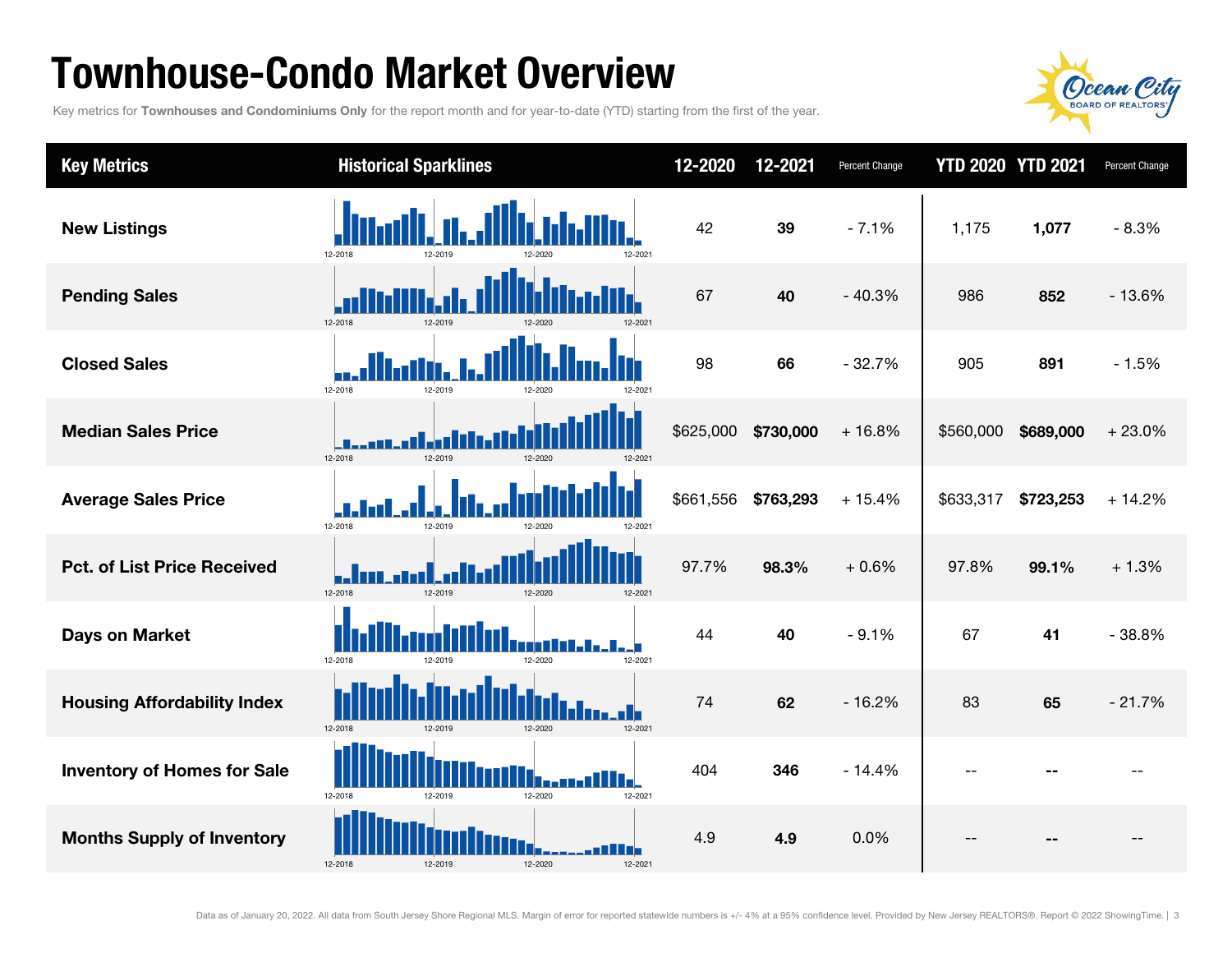# Adult Community Market Overview

Key metrics for properties in Adult Communities Only for the report month and for year-to-date (YTD) starting from the first of the year.



| <b>Key Metrics</b>                 |         | <b>Historical Sparklines</b> |         |         | 12-2020   | 12-2021        | Percent Change | <b>YTD 2020 YTD 2021</b> |                | Percent Change |
|------------------------------------|---------|------------------------------|---------|---------|-----------|----------------|----------------|--------------------------|----------------|----------------|
| <b>New Listings</b>                | 12-2018 | 12-2019                      | 12-2020 | 12-2021 | 1         | $\blacksquare$ | 0.0%           | $\mathbf{1}$             | $\overline{2}$ | $+100.0\%$     |
| <b>Pending Sales</b>               | 12-2018 | 12-2019                      | 12-2020 | 12-2021 | $\pmb{0}$ | $\mathbf 2$    | $-\,-$         | $\pmb{0}$                | 3              |                |
| <b>Closed Sales</b>                | 12-2018 | 12-2019                      | 12-2020 | 12-2021 | $\pmb{0}$ | $\pmb{0}$      | --             | $\pmb{0}$                | 1              |                |
| <b>Median Sales Price</b>          | 12-2018 | 12-2019                      | 12-2020 | 12-2021 | \$0       | \$0            | --             | \$0                      | \$80,000       |                |
| <b>Avg. Sales Price</b>            | 12-2018 | 12-2019                      | 12-2020 | 12-2021 | \$0       | \$0            | --             | \$0                      | \$80,000       |                |
| <b>Pct. of List Price Received</b> | 12-2018 | 12-2019                      | 12-2020 | 12-2021 | 0.0%      | 0.0%           | --             | 0.0%                     | 100.1%         |                |
| Days on Market                     | 12-2018 | 12-2019                      | 12-2020 | 12-2021 | $\pmb{0}$ | $\mathbf 0$    | --             | $\mathbf 0$              | 93             |                |
| <b>Affordability Index</b>         | 12-2018 | 12-2019                      | 12-2020 | 12-2021 | 0         | $\pmb{0}$      | $-\,-$         | $\pmb{0}$                | $\pmb{0}$      |                |
| <b>Homes for Sale</b>              | 12-2018 | 12-2019                      | 12-2020 | 12-2021 | 1         | $\pmb{0}$      | $-100.0%$      |                          |                |                |
| <b>Months Supply</b>               | 12-2018 | 12-2019                      | 12-2020 | 12-2021 | 0.0       | 0.0            | 0.0%           |                          |                |                |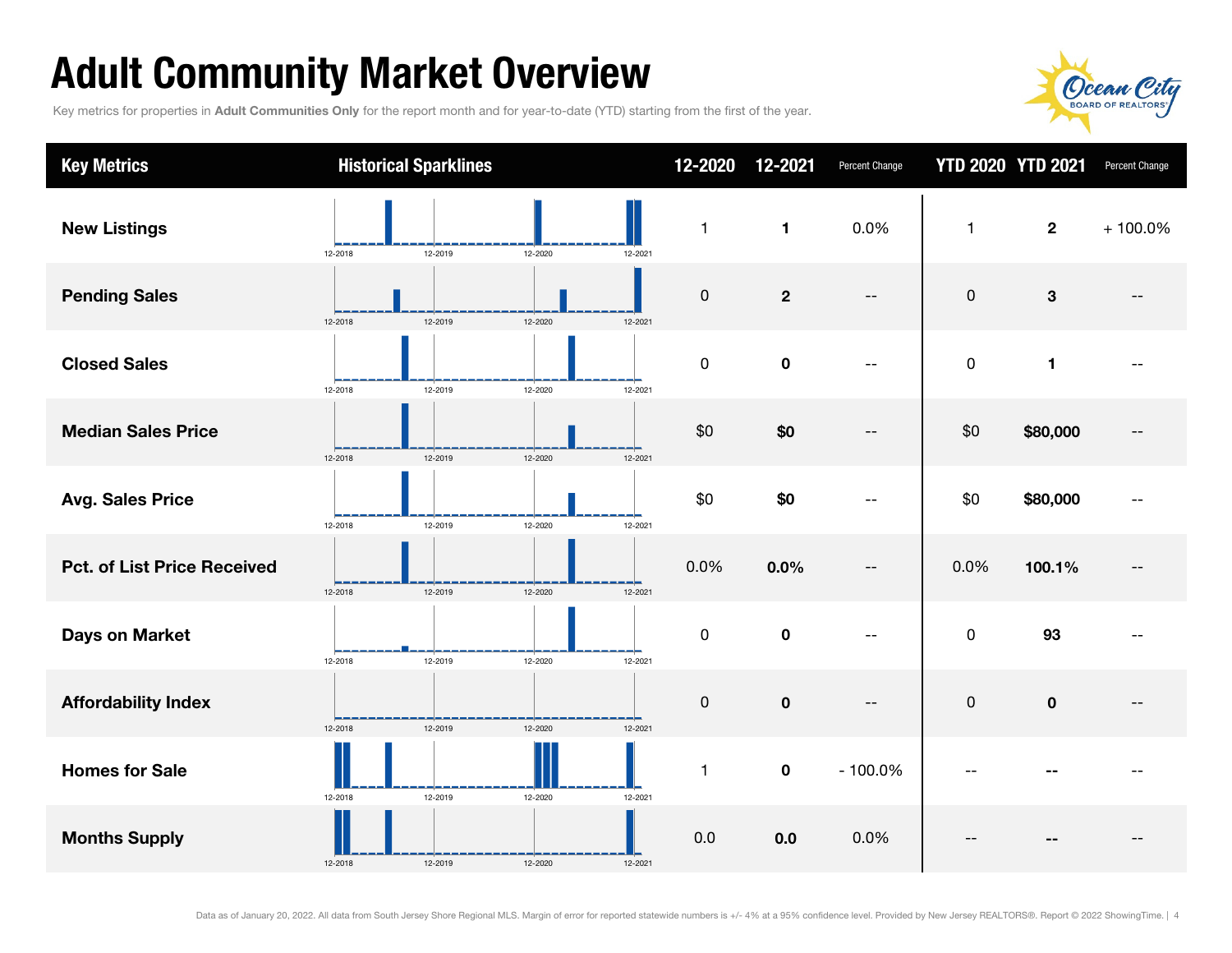## New Listings

A count of the properties that have been newly listed on the market in a given month.





#### Year to Date



#### Historical New Listings by Month



|                  | <b>Single Family</b> | <b>Townhouse-Condo</b> | <b>Adult Communities</b> |
|------------------|----------------------|------------------------|--------------------------|
| January 2021     | 31                   | 106                    | 0                        |
| February 2021    | 27                   | 85                     | 0                        |
| March 2021       | 37                   | 121                    | 0                        |
| April 2021       | 29                   | 87                     | 0                        |
| May 2021         | 38                   | 70                     | ŋ                        |
| <b>June 2021</b> | 32                   | 111                    | 0                        |
| <b>July 2021</b> | 38                   | 110                    | 0                        |
| August 2021      | 35                   | 112                    | 0                        |
| September 2021   | 32                   | 96                     | ŋ                        |
| October 2021     | 37                   | 93                     | 0                        |
| November 2021    | 26                   | 47                     | 1                        |
| December 2021    | 15                   | 39                     | 1                        |
| 12-Month Avg.    | 31                   | 90                     | O                        |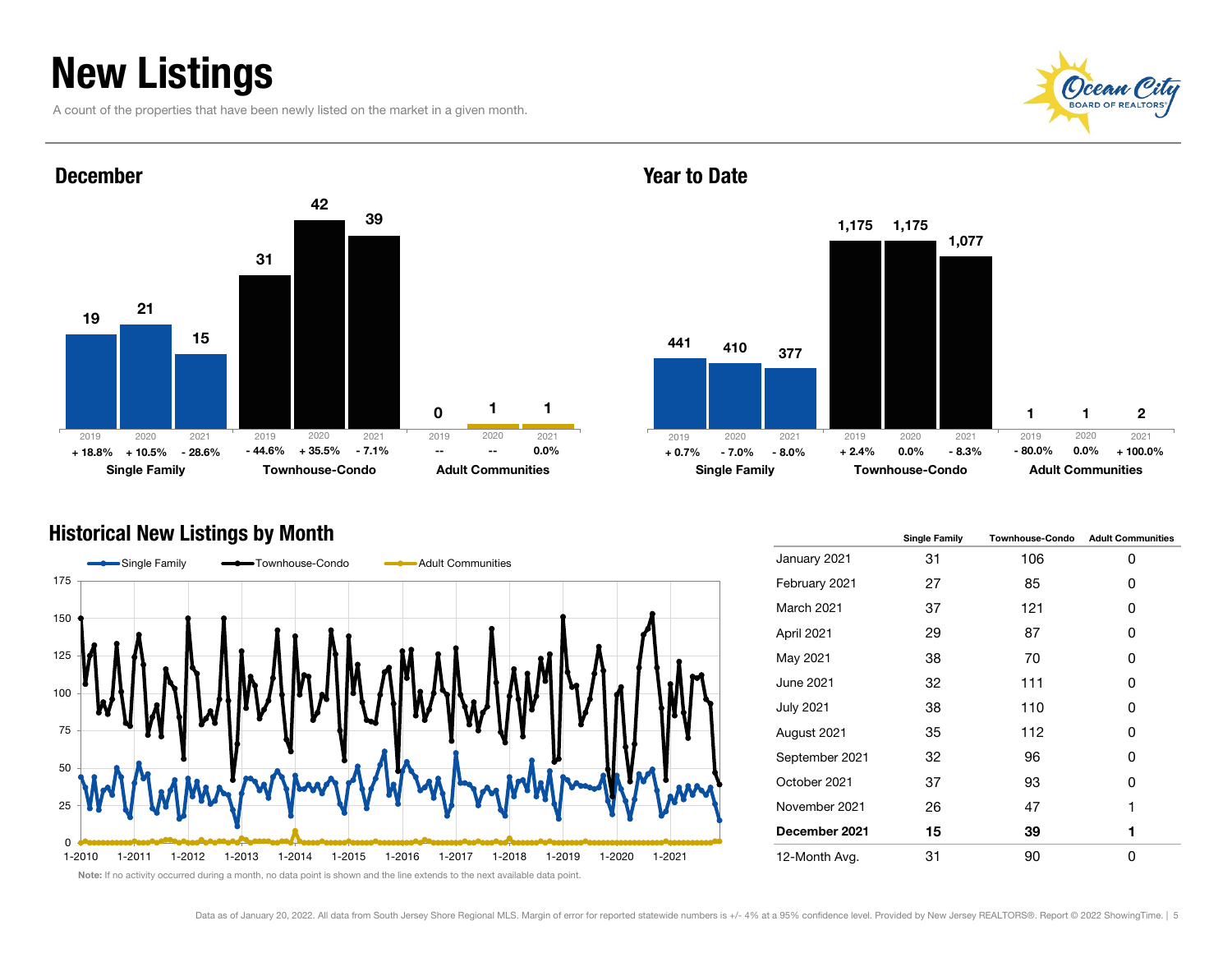### Pending Sales

December

A count of the properties on which offers have been accepted in a given month.







#### Historical Pending Sales by Month



|                  | <b>Single Family</b> | <b>Townhouse-Condo</b> | <b>Adult Communities</b> |
|------------------|----------------------|------------------------|--------------------------|
| January 2021     | 30                   | 104                    | 0                        |
| February 2021    | 17                   | 79                     | 0                        |
| March 2021       | 19                   | 84                     | 1                        |
| April 2021       | 22                   | 71                     | 0                        |
| May 2021         | 17                   | 54                     | 0                        |
| <b>June 2021</b> | 17                   | 67                     | 0                        |
| <b>July 2021</b> | 20                   | 57                     | 0                        |
| August 2021      | 26                   | 82                     | 0                        |
| September 2021   | 22                   | 76                     | 0                        |
| October 2021     | 21                   | 78                     | 0                        |
| November 2021    | 15                   | 60                     | 0                        |
| December 2021    | 18                   | 40                     | $\mathbf{2}$             |
| 12-Month Avg.    | 20                   | 71                     | 0                        |

Note: If no activity occurred during a month, no data point is shown and the line extends to the next available data point.

#### Year to Date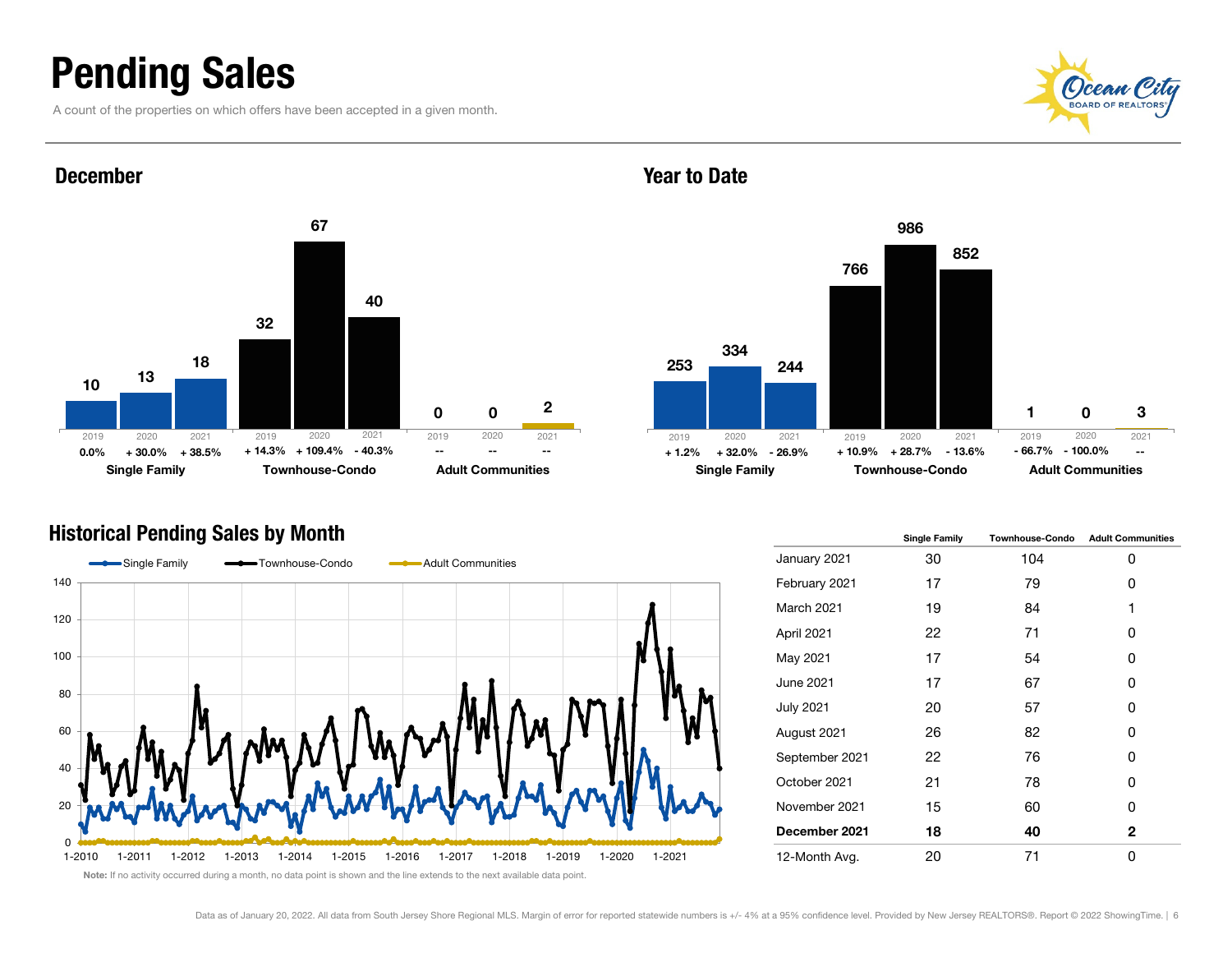### Closed Sales

December

A count of the actual sales that closed in a given month.







### Historical Closed Sales by Month



|                  | <b>Single Family</b> | <b>Townhouse-Condo</b> | <b>Adult Communities</b> |
|------------------|----------------------|------------------------|--------------------------|
| January 2021     | 10                   | 80                     | 0                        |
| February 2021    | 20                   | 54                     | 0                        |
| March 2021       | 13                   | 96                     | 0                        |
| April 2021       | 23                   | 92                     | 1                        |
| May 2021         | 19                   | 66                     | 0                        |
| <b>June 2021</b> | 16                   | 66                     | 0                        |
| <b>July 2021</b> | 18                   | 64                     | 0                        |
| August 2021      | 16                   | 52                     | 0                        |
| September 2021   | 26                   | 108                    | 0                        |
| October 2021     | 21                   | 76                     | 0                        |
| November 2021    | 26                   | 71                     | 0                        |
| December 2021    | 21                   | 66                     | 0                        |
| 12-Month Avg.    | 19                   | 74                     | 0                        |

Note: If no activity occurred during a month, no data point is shown and the line extends to the next available data point.

#### Year to Date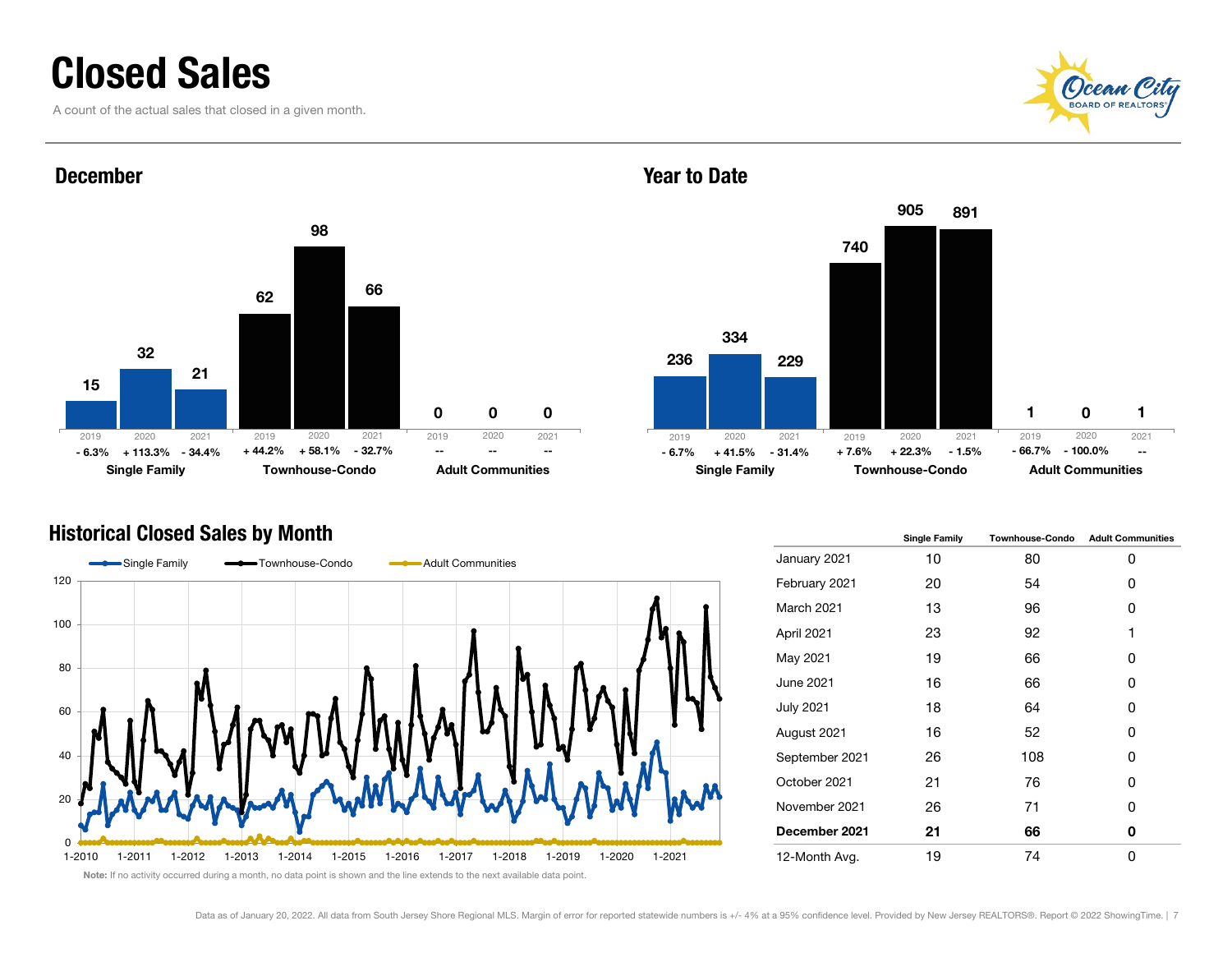### Median Sales Price

Point at which half of the sales sold for more and half sold for less, not accounting for seller concessions, in a given month.





#### December



### Year to Date

#### Historical Median Sales Price by Month



|                   | <b>Single Family</b> | <b>Townhouse-Condo</b> | <b>Adult Communities</b> |
|-------------------|----------------------|------------------------|--------------------------|
| January 2021      | \$1,387,450          | \$634,250              | \$0                      |
| February 2021     | \$737,500            | \$597,000              | \$0                      |
| <b>March 2021</b> | \$1,100,000          | \$634,450              | \$0                      |
| April 2021        | \$1,300,000          | \$686,750              | \$80,000                 |
| May 2021          | \$1,416,604          | \$640,000              | \$0                      |
| June 2021         | \$1,149,500          | \$699,500              | \$0                      |
| July 2021         | \$999,000            | \$713,750              | \$0                      |
| August 2021       | \$999,999            | \$733,500              | \$0                      |
| September 2021    | \$1,049,950          | \$786,000              | \$0                      |
| October 2021      | \$1,100,000          | \$723,750              | \$0                      |
| November 2021     | \$1,314,500          | \$671,500              | \$0                      |
| December 2021     | \$1,250,000          | \$730,000              | \$0                      |
| 12-Month Med.*    | \$1,150,000          | \$689,000              | \$80,000                 |

\* Median Sales Price for all properties from January 2021 through December 2021. This is not the average of the individual figures above.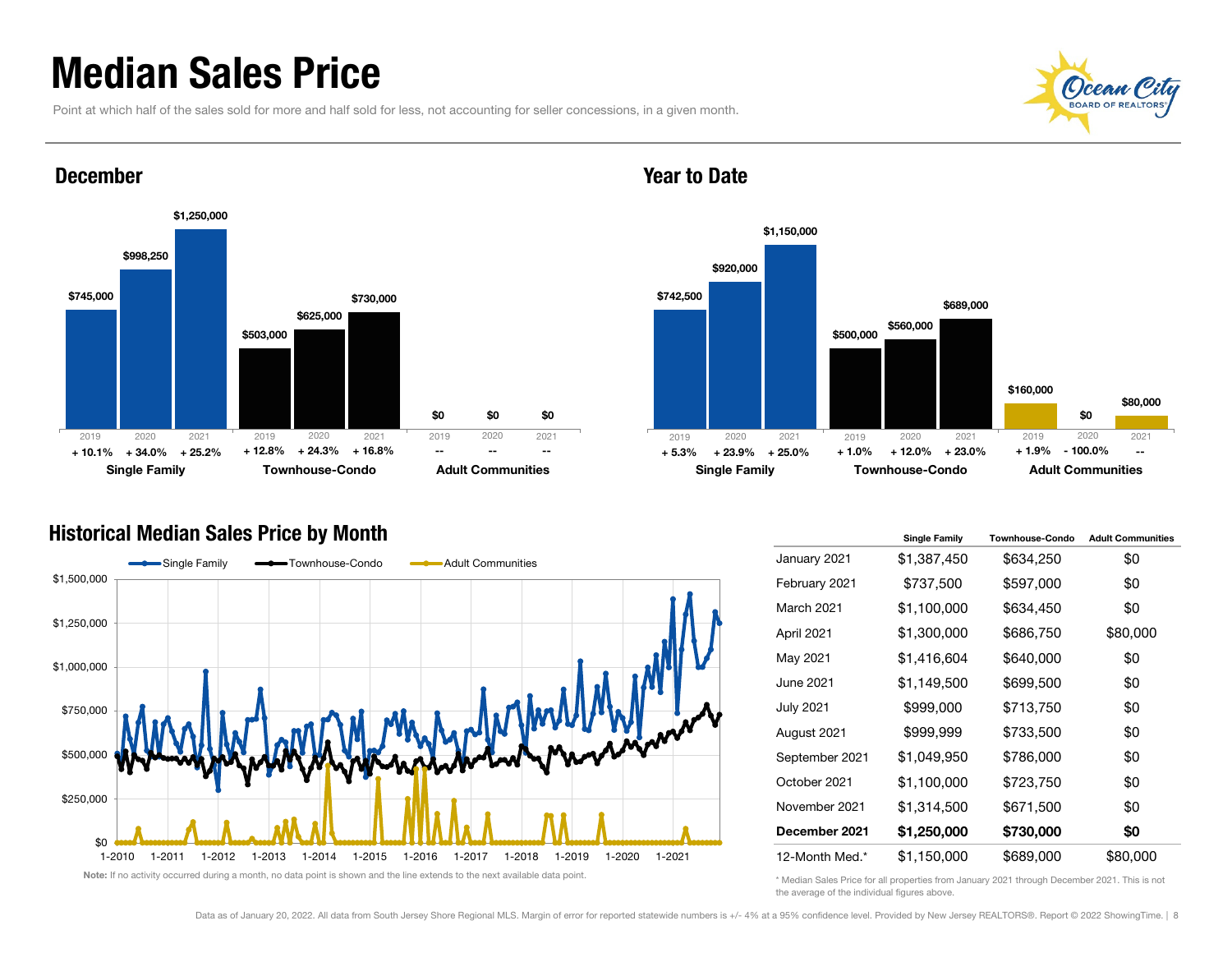### Average Sales Price

Average sales price for all closed sales, not accounting for seller concessions, in a given month.





#### December





#### Historical Average Sales Price by Month



|                   | <b>Single Family</b> | <b>Townhouse-Condo</b> | <b>Adult Communities</b> |
|-------------------|----------------------|------------------------|--------------------------|
| January 2021      | \$1,548,190          | \$721,309              | \$0                      |
| February 2021     | \$1,221,600          | \$707,563              | \$0                      |
| <b>March 2021</b> | \$1,439,231          | \$684,842              | \$0                      |
| April 2021        | \$1,594,883          | \$729,142              | \$80,000                 |
| May 2021          | \$1,563,472          | \$661,809              | \$0                      |
| June 2021         | \$1,312,828          | \$695,054              | \$0                      |
| <b>July 2021</b>  | \$1,346,828          | \$742,061              | \$0                      |
| August 2021       | \$1,139,875          | \$713,838              | \$0                      |
| September 2021    | \$1,345,072          | \$820,259              | \$0                      |
| October 2021      | \$1,215,895          | \$713,832              | \$0                      |
| November 2021     | \$1,392,845          | \$681,631              | \$0                      |
| December 2021     | \$1,346,356          | \$763,293              | \$0                      |
| 12-Month Avg.*    | \$1,368,958          | \$723,253              | \$80,000                 |

\* Avg. Sales Price for all properties from January 2021 through December 2021. This is not the average of the individual figures above.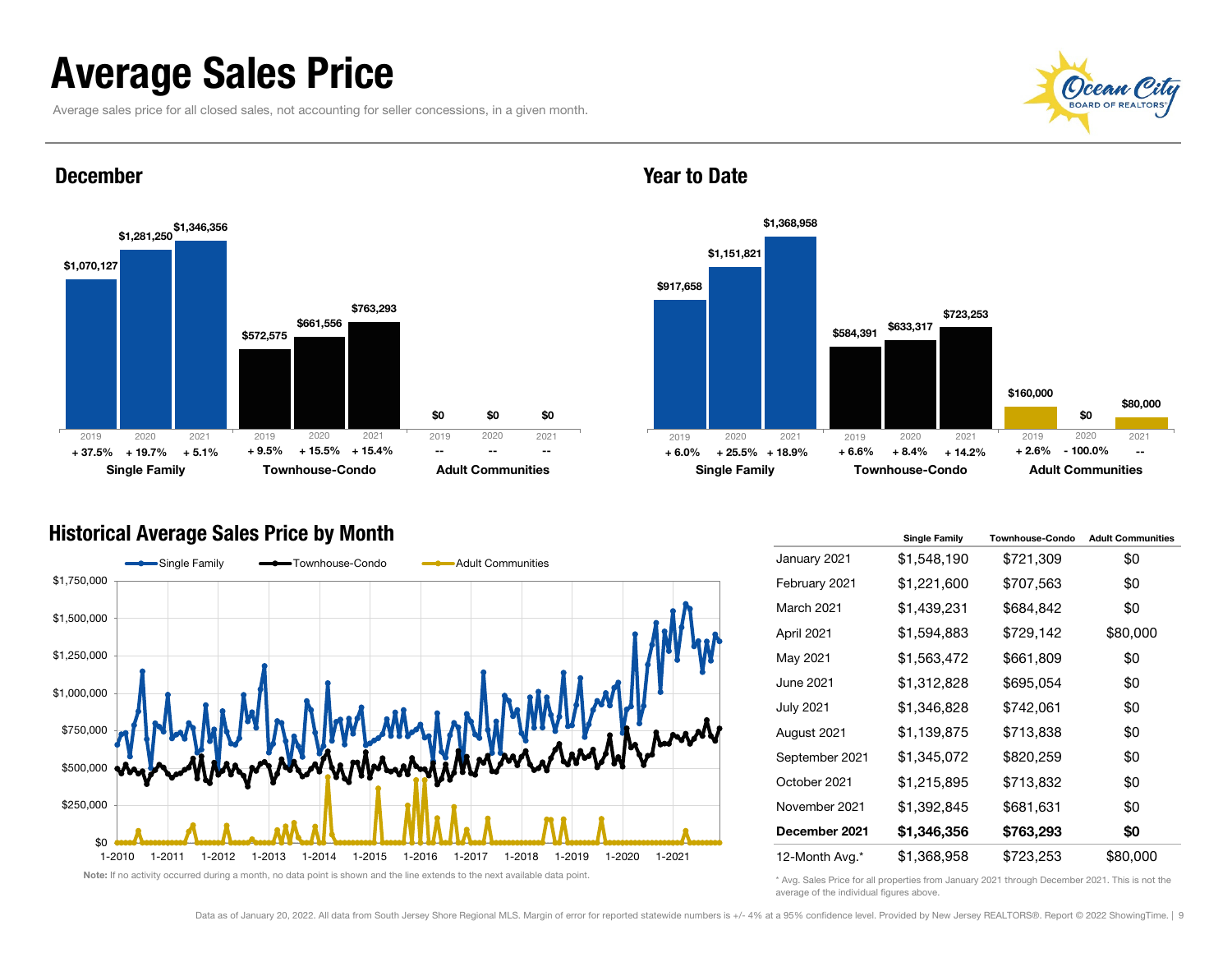### Percent of List Price Received

Percentage found when dividing a property's sales price by its most recent list price, then taking the average for all properties sold in a given month, not accounting for seller concessions.







### Historical Percent of List Price Received by Month





#### Year to Date

|                  | <b>Single Family</b> | <b>Townhouse-Condo</b> | <b>Adult Communities</b> |
|------------------|----------------------|------------------------|--------------------------|
| January 2021     | 96.4%                | 98.2%                  | $0.0\%$                  |
| February 2021    | 98.9%                | 98.3%                  | $0.0\%$                  |
| March 2021       | 96.3%                | 99.1%                  | $0.0\%$                  |
| April 2021       | 99.2%                | 99.7%                  | 100.1%                   |
| May 2021         | 96.0%                | 99.9%                  | $0.0\%$                  |
| June 2021        | 99.6%                | 100.3%                 | $0.0\%$                  |
| <b>July 2021</b> | 98.4%                | 99.4%                  | $0.0\%$                  |
| August 2021      | 97.7%                | 99.4%                  | $0.0\%$                  |
| September 2021   | 97.5%                | 98.8%                  | $0.0\%$                  |
| October 2021     | 100.4%               | 98.6%                  | $0.0\%$                  |
| November 2021    | 96.8%                | 98.8%                  | $0.0\%$                  |
| December 2021    | 100.5%               | 98.3%                  | $0.0\%$                  |
| 12-Month Avg.*   | 98.2%                | 99.1%                  | 100.1%                   |

\* Pct. of List Price Received for all properties from January 2021 through December 2021. This is not the average of the individual figures above.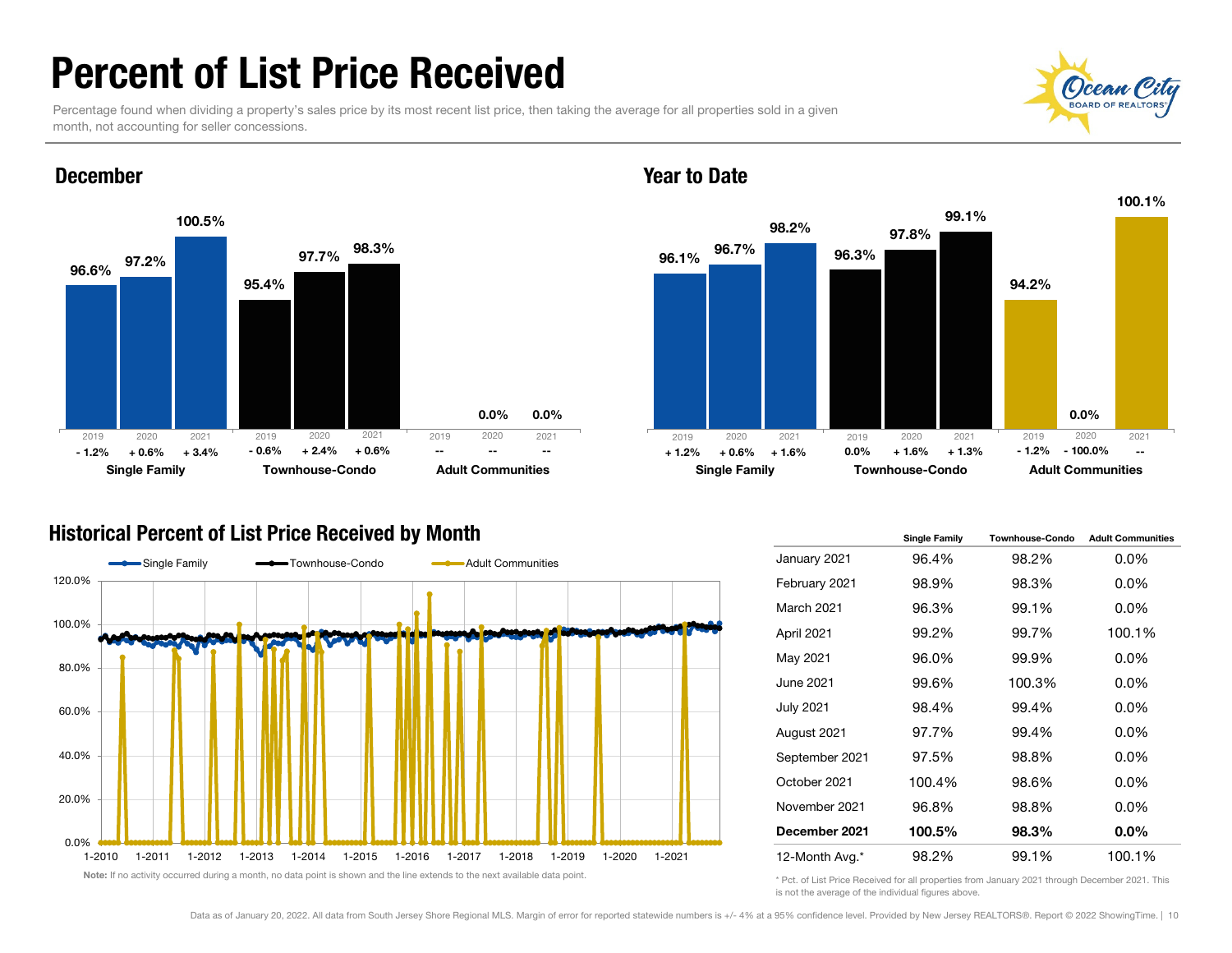### Days on Market Until Sale

Average number of days between when a property is listed and when an offer is accepted in a given month.



93



#### December



Year to Date

### Historical Days on Market Until Sale by Month



|                  | <b>Single Family</b> | <b>Townhouse-Condo</b> | <b>Adult Communities</b> |  |  |
|------------------|----------------------|------------------------|--------------------------|--|--|
| January 2021     | 28                   | 48                     | 0                        |  |  |
| February 2021    | 66                   | 53                     | 0                        |  |  |
| March 2021       | 49                   | 47                     | 0                        |  |  |
| April 2021       | 39                   | 50                     | 93                       |  |  |
| May 2021         | 47                   | 33                     | 0                        |  |  |
| June 2021        | 35                   | 50                     | 0                        |  |  |
| <b>July 2021</b> | 49                   | 36                     | 0                        |  |  |
| August 2021      | 27                   | 26                     | 0                        |  |  |
| September 2021   | 26                   | 49                     | 0                        |  |  |
| October 2021     | 25                   | 29                     | 0                        |  |  |
| November 2021    | 48                   | 24                     | 0                        |  |  |
| December 2021    | 21                   | 40                     | 0                        |  |  |
| 12-Month Avg.*   | 38                   | 41                     | 93                       |  |  |

\* Days on Market for all properties from January 2021 through December 2021. This is not the average of the individual figures above.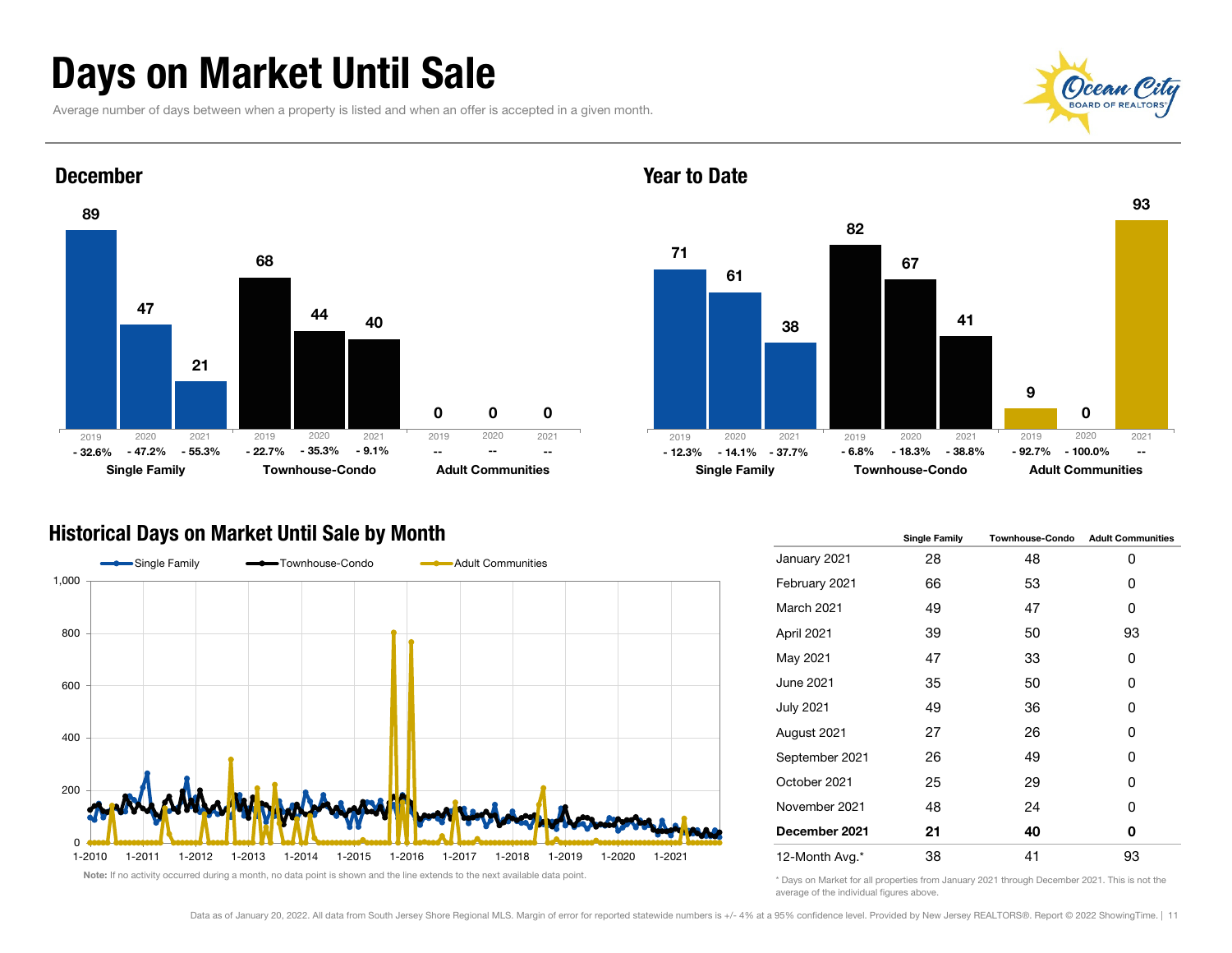# Housing Affordability Index

This index measures housing affordability for the region. For example, an index of 120 means the median household income is 120% of what is necessary to qualify for the median-priced home under prevailing interest rates. A higher number means greater affordability.



#### Year to Date



### Historical Housing Affordability Index by Month



|                   | <b>Single Family</b> | <b>Townhouse-Condo</b> | <b>Adult Communities</b> |  |  |
|-------------------|----------------------|------------------------|--------------------------|--|--|
| January 2021      | 33                   | 72                     | 0                        |  |  |
| February 2021     | 61                   | 76                     | 0                        |  |  |
| <b>March 2021</b> | 40                   | 70                     | 0                        |  |  |
| April 2021        | 34                   | 64                     | 0                        |  |  |
| May 2021          | 32                   | 70                     | 0                        |  |  |
| June 2021         | 39                   | 64                     | 0                        |  |  |
| <b>July 2021</b>  | 45                   | 63                     | 0                        |  |  |
| August 2021       | 45                   | 61                     | 0                        |  |  |
| September 2021    | 43                   | 57                     | 0                        |  |  |
| October 2021      | 41                   | 62                     | 0                        |  |  |
| November 2021     | 34                   | 67                     | 0                        |  |  |
| December 2021     | 36                   | 62                     | 0                        |  |  |
| 12-Month Avg.*    | 40                   | 66                     | 0                        |  |  |

\* Affordability Index for all properties from January 2021 through December 2021. This is not the average of the individual figures above.

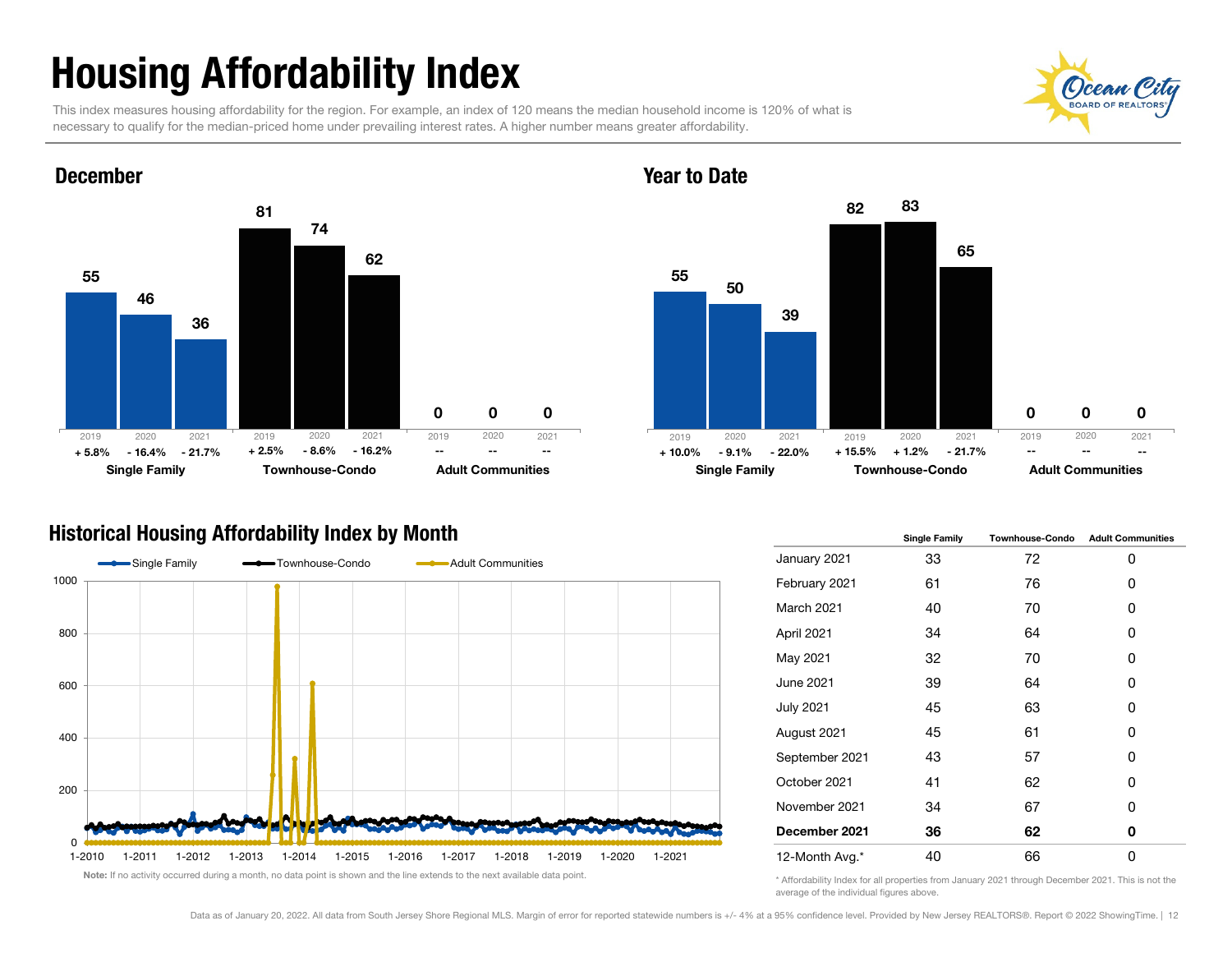### Inventory of Homes for Sale

The number of properties available for sale in active status at the end of a given month.



#### December



### Historical Inventory of Homes for Sale by Month



|                  | <b>Single Family</b> | <b>Townhouse-Condo</b> | <b>Adult Communities</b> |  |  |
|------------------|----------------------|------------------------|--------------------------|--|--|
| January 2021     | 153                  | 375                    | 1                        |  |  |
| February 2021    | 154                  | 368                    | 1                        |  |  |
| March 2021       | 162                  | 386                    | 0                        |  |  |
| April 2021       | 163                  | 389                    | 0                        |  |  |
| May 2021         | 176                  | 377                    | 0                        |  |  |
| June 2021        | 185                  | 403                    | 0                        |  |  |
| <b>July 2021</b> | 191                  | 428                    | 0                        |  |  |
| August 2021      | 195                  | 440                    | 0                        |  |  |
| September 2021   | 190                  | 439                    | 0                        |  |  |
| October 2021     | 187                  | 422                    | 0                        |  |  |
| November 2021    | 182                  | 384                    | 1                        |  |  |
| December 2021    | 169                  | 346                    | 0                        |  |  |
| 12-Month Avg.    | 176                  | 396                    | 0                        |  |  |

Note: If no activity occurred during a month, no data point is shown and the line extends to the next available data point.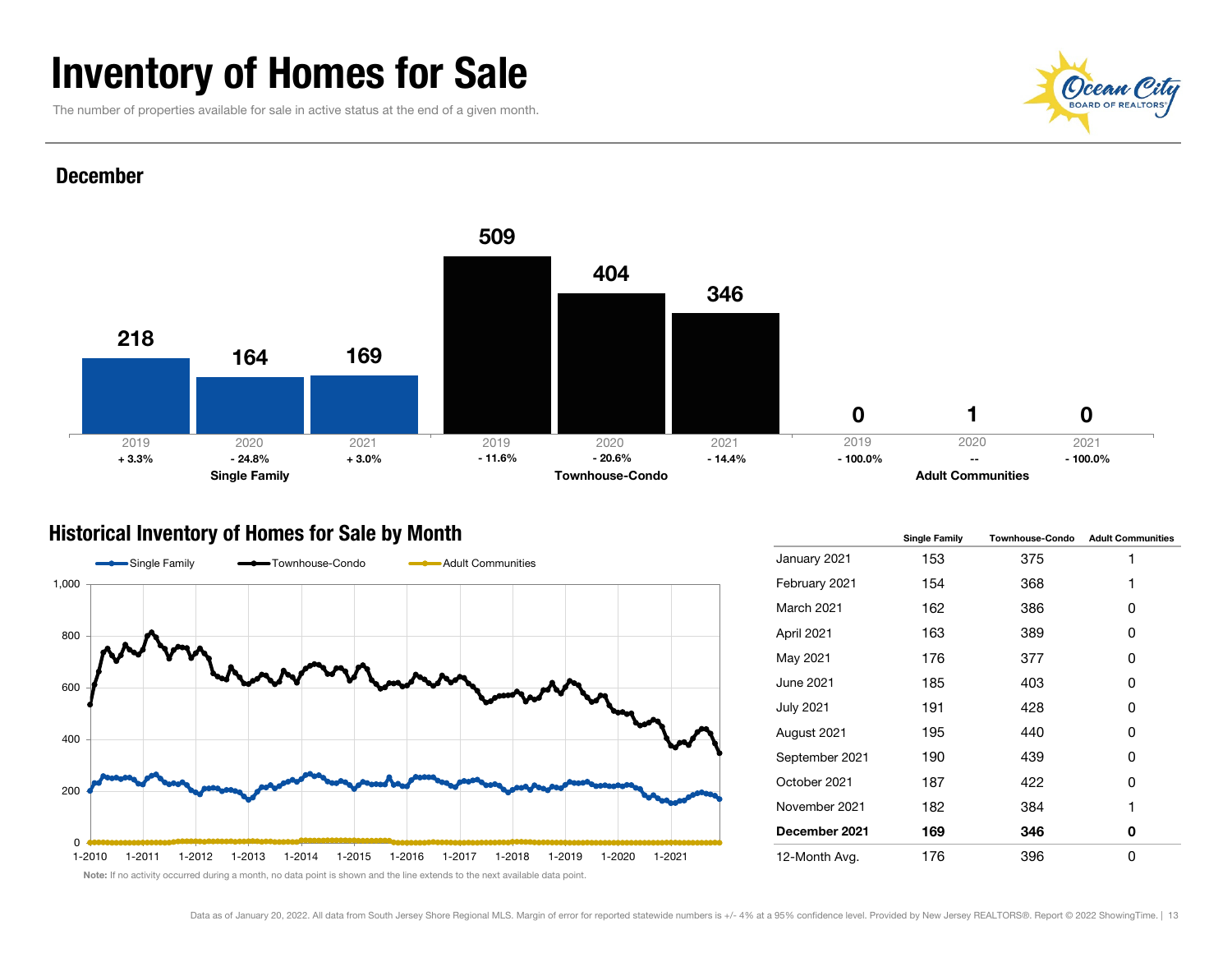## Months Supply of Inventory

The inventory of homes for sale at the end of a given month, divided by the average monthly pending sales from the last 12 months.



#### December



### Historical Months Supply of Inventory by Month



|                  | <b>Single Family</b> | <b>Townhouse-Condo</b> | <b>Adult Communities</b> |  |  |
|------------------|----------------------|------------------------|--------------------------|--|--|
| January 2021     | 5.4                  | 4.4                    | 0                        |  |  |
| February 2021    | 5.7                  | 4.3                    | 0.0                      |  |  |
| March 2021       | 5.9                  | 4.3                    | 0.0                      |  |  |
| April 2021       | 5.7                  | 4.1                    | 0.0                      |  |  |
| May 2021         | 6.2                  | 4.1                    | 0.0                      |  |  |
| June 2021        | 7.0                  | 4.5                    | 0.0                      |  |  |
| <b>July 2021</b> | 8.0                  | 5.0                    | 0.0                      |  |  |
| August 2021      | 8.7                  | 5.3                    | 0.0                      |  |  |
| September 2021   | 8.7                  | 5.6                    | 0.0                      |  |  |
| October 2021     | 9.2                  | 5.6                    | 0.0                      |  |  |
| November 2021    | 9.1                  | 5.2                    | 1.0                      |  |  |
| December 2021    | 8.3                  | 4.9                    | 0.0                      |  |  |
| 12-Month Avg.*   | 7.3                  | 4.8                    | 0.0                      |  |  |

\* Months Supply for all properties from January 2021 through December 2021. This is not the average of the individual figures above.